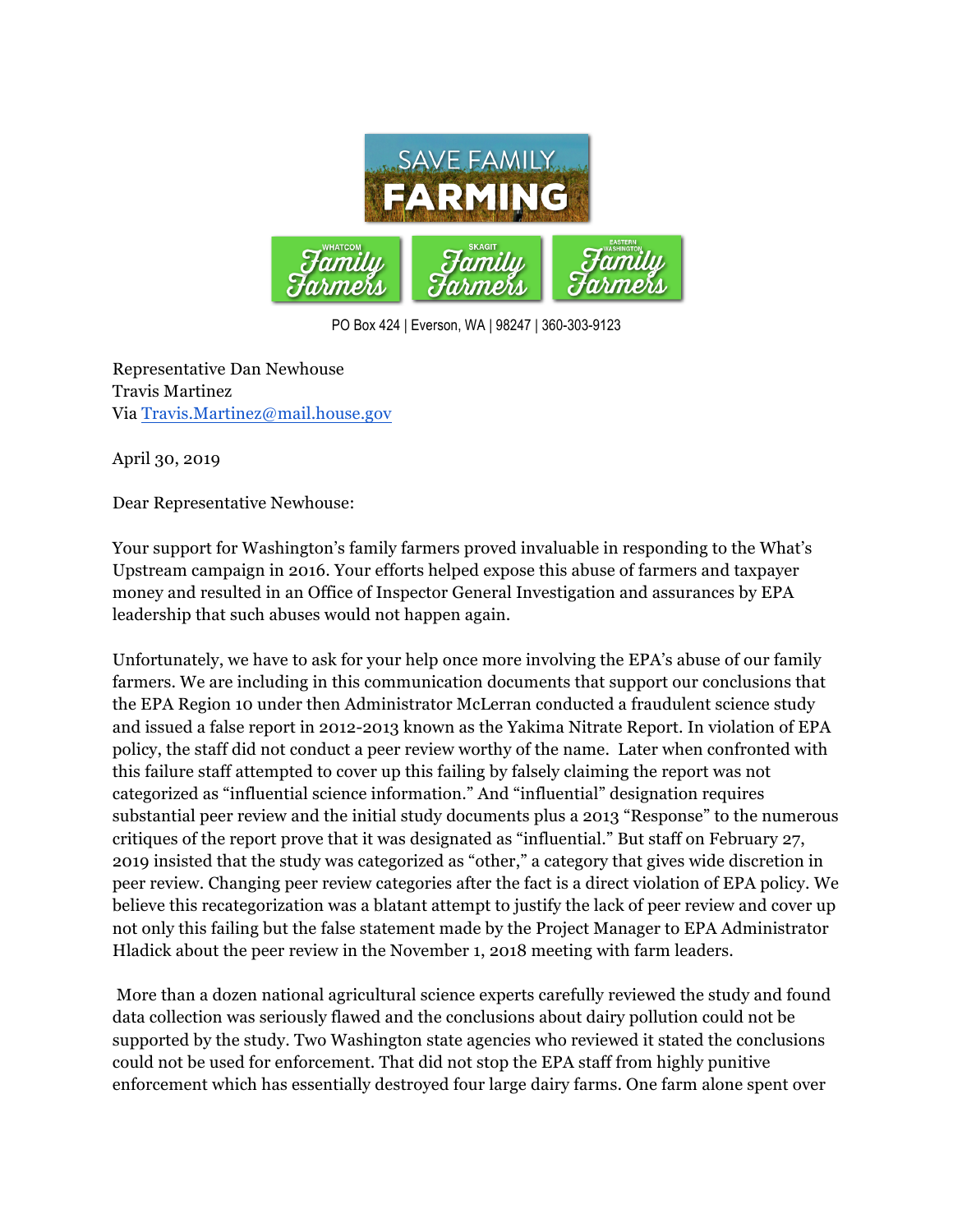\$11 million to date and is only able to continue in operation because of additional family business interests.

It is not just the punitive enforcement of the EPA that is causing problems for our dairy farmers. Citizen lawsuits filed by Charlie Tebbutt of Eugene, Oregon against Washington farmers have cost us several family farms and resulted in very significant additional costs for all dairy farmers at a time when most are struggling to survive in a historically difficult global market. Perhaps saddest is to hear the stories of the next generation of family farmers opting for other careers as they see their families suffer the uncertainties, stress and high cost of litigation. Mr. Tebbutt has made clear in court and in the Pollution Control Hearings Board hearing in May-June 2018 that the EPA study provides the basis for his litigation against dairies. In the infamous Cow Palace case, the federal judge allowed the study to be entered as evidence stating that "deference" needed to be given to the EPA. The EPA will lose that judicial deference when it is discovered how far staff is willing to go in defense of a false and falsified study.

Farmers were hopeful that the change in administration would result in new leadership confronting this abuse and making it right for farmers. While the new Region 10 Administrator Christopher Hladick has been willing to meet with us and hear us out, the deeply embedded EPA staff continues to attempt to defend the indefensible and the Administrator is apparently unwilling to overrule his staff on this issue.

Because of this unwillingness on the part of the Administrator we believe it is necessary to elevate this issue beyond Region 10 leadership. We are asking for your help in bringing this injustice to the attention of senior EPA leaders. We believe, given the fraudulent actions of EPA Region 10 staff, that the Office of Inspector General should conduct an investigation. Further, we find in Title 18 of the US Code: *"whoever, in any matter within the jurisdiction of the executive, legislative, or judicial branch of the Government of the United States, knowingly and willfully falsifies, conceals, or covers up by any trick, scheme, or device a material fact; makes any materially false, fictitious, or fraudulent statement or representation; or makes or uses any false writing or document knowing the same to contain any materially false, fictitious, or fraudulent statement or entry."* The penalty for this violation of federal law carries a penalty of up to five years in prison. Based on this, we believe the Department of Justice should conduct a criminal investigation of those EPA officials who conducted the study, failed in conducting a peer review, falsely claimed to their Administrator that the peer review was "thorough and complete", and then attempted to cover up this false statement by changing the categorization of the study from "influential science information" to "other."

We would be happy to meet with you to discuss our concerns and potential courses of action. This abuse of farmers goes far beyond the abuse we experienced with the illegal taxpayer funded lobbying campaign supported by this same staff. While that was damaging to farmers' reputations, this action has cost the dairy community in our state multiple millions to date, and left a dark cloud over the future of many of our multi-generation family farms. The active participation of Idaho and Oregon dairy farmers in this appeal shows that the concern goes far beyond Washington. We urge you to assist us in rectifying this injustice.